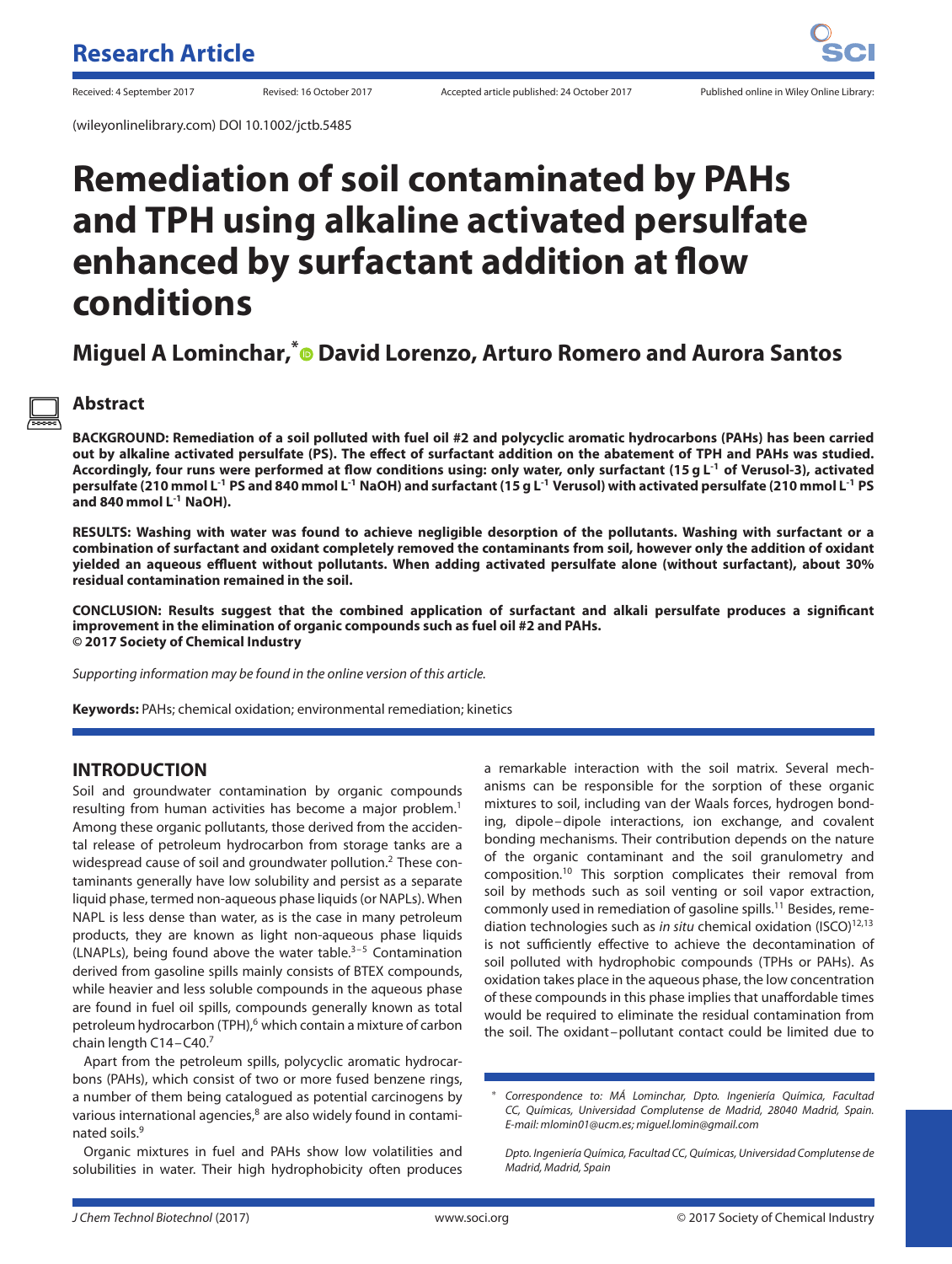the hydrophobic behavior of these contaminants and their strong adsorption in the soil matrix $14$ .

Among remediation technologies than could be applied,<sup>15</sup> surfactant enhanced aquifer remediation (SEAR)<sup>16</sup> is suitable for TPH and PAH-polluted soil. Surfactants modify the properties of the surfaces of soil particles enhancing the removal of pollutants to the surfactant solution.17–20 Surfactant effectivity is affected by the sorption mechanism of the pollutants into the soil matrix. If soil contains SOM such as organic polymeric matter the effectivity of the extractability is lower. By contrast, if pollutants are sorbed onto water wet organic or inorganic surfaces or into the microporous structure of the soil, the sorbate is more easily extracted by means of an adequate solvent.9

However, surfactants only transfer the pollutant from the soil to the aqueous phase and further treatment of this polluted aqueous solution is required. $21-23$  An emergent technology to avoid the further on-site treatment of the washing solution is the simultaneous injection of surfactants and oxidants, known as S-ISCO, $24$  with the purpose of increasing the rate of contaminant desorption from the soil to the aqueous phase and therefore, improving the availability of the organic compounds to aqueous reagents. With regard to this approach, only few patents<sup>12,24</sup> and research works<sup>13,25</sup> can be found in the literature. Also, these research papers are based on a batch study, whereas an in-depth understanding of the behavior of surfactants would ideally require a column method as a better alternative to mimic in situ conditions.

When surfactants and oxidants are applied simultaneously, the unproductive consumption of the oxidant by the surfactant should be studied and minimized, this aspect being scarcely reported in the literature. Furthermore, it should be ensured that the surfactant yields pollutant transport to the aqueous phase at a rate that allows oxidation of the pollutants in the aqueous phase but not their mobilization to this phase. The surfactant should be a biodegradable substance, to avoid additional pollution of the soil and groundwater caused by the addition of this chemical.<sup>26</sup> For better biodegradability, nonionic surfactants have usually been selected in SEAR.<sup>27</sup>

The most commonly used oxidants in ISCO are permanganate, ozone and Fenton's reagent. $28-30$  However, the application of sodium persulfate (PS) as an alternative to these oxidants has increased over the last decades.29,31–37 Some properties, such as ease of handling, high aqueous solubility, high stability, relatively low cost, longer lifetime in the subsurface than hydrogen peroxide, and production of benign end products, characterize this compound, providing it with a competitive advantage over other oxidants.38

Chemistry of persulfate as oxidant in ISCO has been widely studied.39 In aqueous solution, persulfate salts dissociate to persulfate anions as shown in Equation (1):

$$
S_2O_8^{2-} + 2e^- \to 2SO_4^{2-} \tag{1}
$$

Subsequently, when persulfate anion is activated, sulfate radical (SO<sup>--</sup>), a non-selective oxidant with a high redox potential  $(E^0 = 2.6 V)$  is produced. This activation can be achieved by adding a transition metal, by light or heat activation, adding hydrogen peroxide or by alkaline activation (pH*>*10). Iron activation has the drawback that pH must be maintained in the acid region to avoid iron precipitation,<sup>40</sup> whereas the cost of thermally activated persulfate at field scale can be unaffordable. Alkaline activation has gained attention recently<sup>41</sup> but only few works have studied

remediation of soils contaminated with TPHs or PAHs by using this technology.13,14,35,42

In the case of alkaline activation, hydroxyl radicals (OH,  $E^0 = 2.7 V$ ) are generated following Equations (2) and (3), being the predominant chemical species against sulfate radicals when pH values are higher than 12.43

$$
2S_2O_8^{2-} + 2H_2O \xrightarrow{OH^-} 3SO_4^{2-} + SO_4^- + O_2^- + 4H^+ \tag{2}
$$

$$
SO_4^- + OH^- \to SO_4^{2-} + OH^-
$$
 (3)

Both sulfate and hydroxyl radicals are high reactive species than can oxidize a variety of organic compounds. $31,44$  However, different reaction mechanisms are involved. It is usually accepted that sulfate radicals produce an organic radical cation by electron removal from the organic molecule while the hydroxyl radicals add to  $C=C$  bonds or abstract hydrogen from the  $C-H$  bond.<sup>31</sup>

Therefore, the aim of this work is to study the effect of surfactant addition to an oxidant solution in the remediation of a soil polluted with a commercial home heating oil and 4- ring PAHs. To this end, four columns of contaminated soil were built and worked on under saturated conditions. Results obtained using only oxidant (persulfate activated by alkali) were compared with those obtained with flushing water, surfactant and an oxidant/surfactant mixture. Nonionic surfactant formulations, Tween 80/Span 80 (from Sigma Aldrich) and Verusol-3 (from EthicalChem) have been tested to evaluate the non-productive consumption of the oxidant in aqueous phase. These surfactants have been proved to be biodegradable and their oxidation byproducts are harmless according to previous studies in the literature. $27,45-47$  Aqueous effluent and column soil were analyzed during and after column runs, respectively. The fingerprint of the fuel was obtained before and after treatment. Not only TPH abatement but elimination of individual compounds present in the fuel and PAHs were analyzed and quantified. Persulfate and pH were monitored over 25 days in the aqueous effluent. A transport-reactive model was proposed and the parameters calculated.

## **MATERIALS AND METHODS**

#### **Reagents**

The chemicals used are summarized in Table SI-1, which is enclosed as Supporting information of this work, in this table the acronym and commercial brand are provided.

A commercial home heating oil (HHO) was used as pollutant. All reagents were analytical grade. Phenanthrene (PHE), anthracene (ANT), pyrene (PYR), and benzo[a]pyrene (BaP), were used for soil spiking and in HPLC standards analysis. Besides, 9,10-anthraquinone (ATQ) was used for calibration and quantification. Sodium persulfate (PS) was used as oxidant, while sodium hydroxide was used as activator. Tween 80 (TW), Span 80 (SP) and Verusol-3 were used as surfactants. Potassium iodide, sodium hydrogen carbonate, acetic acid and sodium thiosulfate pentahydrate were utilized for PS analysis. Sodium thiosulfate was employed to quench PS. Sodium sulfate anhydrous, acetone, n-hexane, were used for the extraction of contaminants in soil. HPLC grade acetonitrile and sulfuric acid were used as mobile phase in HPLC for PAH analysis. All solutions were prepared with ultrapure laboratory grade water (Milli-Q) obtained from a deionizing system.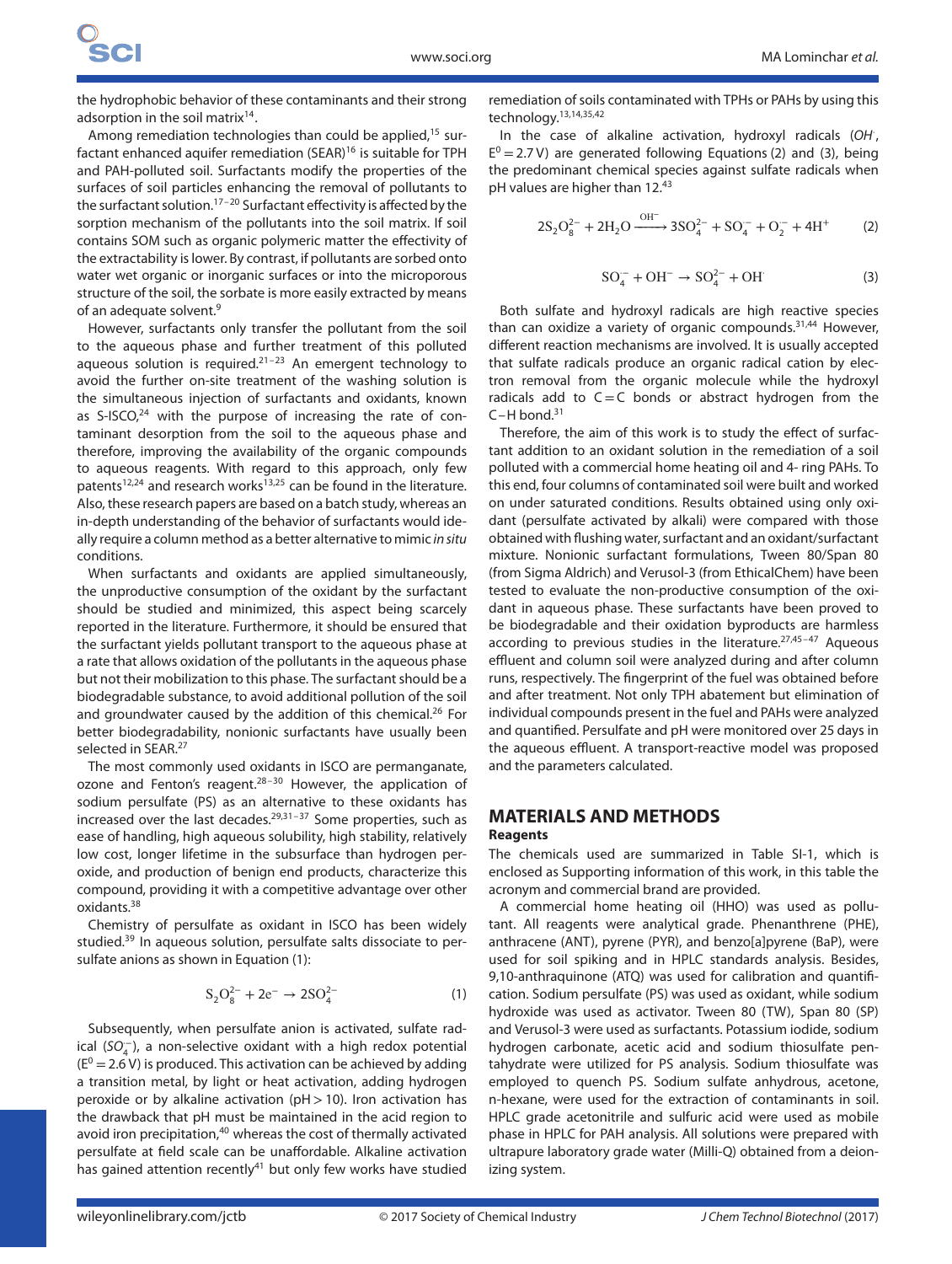#### **Soil spiking**

The soil selected for this study was a sandy clay loam Bt horizon from the Autonomous Community of Madrid. Property values such as  $pH = 7.22$ , total organic carbon=0.196% and labile iron=7235 mg kg<sup>−</sup>1, dp*<*2 mm and hydraulic conductivity = 14.1 cm day<sup>-1</sup>, were characterized in previous work.<sup>48,49</sup> The spiking procedure was developed according to the literature.  $40,50,51$ An acetone solution containing heating oil, ANT, PHE, PYR and BaP was applied to the soil and mixed manually with a spatula simultaneously. Once the spiking was completed, the contaminated soil was aged for three months at room temperature in the absence of light and for the following six months at 10 ∘C. After this ageing, TPH and PAH concentration was measured in the spiked soil, with results: HHO 4820 mg kg<sup>-1</sup> soil, PHE 101 mg kg<sup>-1</sup> soil, ANT 31 mg kg<sup>-1</sup> soil, ATQ 92 mg kg<sup>-1</sup> soil, PYR 106 mg kg<sup>-1</sup> soil, BaP 26 mg  $kg<sup>-1</sup>$  soil. It is noted that natural degradation of anthracene to 9,10-anthraquinone was obtained during the aging period. This had also been observed in previous work with the same soil.<sup>49</sup>

#### **Experimental design**

#### Oxidant demand and stability of surfactant in aqueous solution

Stability of the surfactant in aqueous solution containing PS  $(210 \text{ mmol L}^{-1})$  or NaOH  $(840 \text{ mmol L}^{-1})$  or both reagents was studied. Non-productive oxidant consumption by the surfactant was also analyzed. All experimental runs are summarized in Table SI-2, which is provided as Supporting information of this work, and were performed using the batch method in 20 mL glass bottles. As noted, two solutions of nonionic and readily biodegradable surfactants were chosen for the study: a mixture of Tween 80–Span 80 (35:65 w.w) and Verusol-3. Three different concentrations of each formulation were evaluated (15, 30 and 50 g  $L^{-1}$ ).

For comparison with results obtained elsewhere<sup>49</sup> using persulfate activated by iron the initial persulfate concentration was fixed at 210 mmol L<sup>-1</sup>. The initial molar ratio NaOH:PS was set at 4 to ensure a higher production of hydroxyl radicals and maintenance of pH above 12.52 In addition, a blank run without surfactant addition was carried out in order to determinate the decomposition of activated persulfate. Magnetic stirrer (StarFishTM) at 100 rpm was used and the operational temperature was 20 ∘C. All experiments were performed in triplicate.

Oxidant/pollutant ratios were selected according to previous studies in the literature with alkaline persulfate in diesel and PAHs abatement.35,42 Molar ratio of activator/oxidant in the literature range from 2 to 6.<sup>41</sup> A value of 4 has been chosen here to ensure that pH remains at about 12 in spite of the acidic oxidation byproducts of pollutant oxidation.

The surfactant concentration used was chosen in the range usually applied in SEAR,<sup>27,53</sup> this being slightly higher than that commonly applied for S-ISCO.<sup>13</sup>

At several reaction times, samples were drawn from each experiment and concentration of PS and interfacial tension (IFT) were measured in duplicate. Total organic carbon (TOC) was also determined at the beginning and at the end of reaction time. The corresponding results are shown as average values with a relative standard deviation (RSD) lower than 10%.

#### Nonproductive oxidant demand by soil

In order to establish the consumption of activated persulfate by the soil (without pollutant), 10 g of a clean soil sample was placed in contact with 20 mL of alkaline persulfate solution (210 mmol L<sup>-1</sup> PS, 840 mmol L<sup>-1</sup> NaOH) using 50 mL PTFE centrifuge tubes with PTFE screw caps as batch reactors. These tubes were stirred isothermally (20 ∘C) in an orbital shaker (Unitronic Orbital by Selecta) at 100 rpm for 864 h. The study was performed in triplicate. At several times the remaining PS was measured in duplicate. The consumption of only persulfate in contact with this soil was studied in a previous work.<sup>33</sup>

#### Remediation at flow conditions

Runs at flow conditions were performed in glass columns 12 cm in length and 3 cm internal diameter. Each column was filled and compacted with approximately 45 g of soil to a length of 5.5 cm. Packed glass beads were placed to a length of 3.25 cm below and above the soil bed to avoid channeling.

The set up conditions were similar to those established in a previous work with the same soil,<sup>49</sup> these being as follows: bulk density of the dried porous soil bed was  $1.445 \pm 0.012$  g cm<sup>-3</sup>, inlet flow was for 25 days from bottom to top by a peristaltic pump at 43.2  $\pm$  1.5 cm<sup>3</sup> day<sup>-1</sup>, corresponding to an interstitial velocity of 13.9 cm day<sup>-1</sup> in the column, which is close to the flow velocity of groundwater in saturation conditions (14.1 cm day<sup>−</sup>1). Column porosity was about 0.43. Therefore, the residence time of the liquid flow in the soil section  $(t_{RS})$  was about 9.2 h (0.4 days), in the glass section ( $t_{RC}$ ) about 11 h (0.45 days) and in the whole column ( $t_{RC}$ ) about 20.2 h (0.85 days).

Before each run, dry columns were filled, from bottom to top, with Milli-Q water in order to reach saturation conditions. The four remediation runs carried out at flow conditions over 25 days are summarized in Table SI-3, which is provided as Supporting information of this work. Briefly, four runs were carried out: in run C-B pure water without oxidant or surfactant addition was fed into the column, in run C-S an aqueous solution 15 g  $L^{-1}$  of Verusol-3 was fed into the column, in run C-ISCO an aqueous solution 210 mmol L<sup>-1</sup> in PS and 840 mmol L<sup>-1</sup> in NaOH was fed into the column, and in run C-SICO and aqueous solution containing surfactant (15 g  $L^{-1}$ ), oxidant (210 mmol  $L^{-1}$ ) and activator (840 mmol  $L^{-1}$ ) was fed into the column.

During the treatment period (25 days, 600 h), samples from effluent were taken periodically at column outlet and IFT, pH and remaining PS concentration were measured. The aqueous effluents from the columns were continuously collected in 150 to 250 mL volumes. The TPH and PAH concentration in the collected aqueous volumes was determined by liquid–liquid extraction with hexane and subsequent analysis in GC/MS as explained in the analysis section. PAHs in the aqueous effluent were also determined by HPLC by the procedure described below. The analyses of the effluents were developed in duplicate (RSD*<*10%).

After 25 days of treatment, soil was removed from the glass column and divided into 3 fractions along the length of the column, with a similar weight of wet soil. After that, 2 g of wet soil from each section was dried at 105 ∘C for 2 h to determine the water content. Subsequently, 7 mL of 400 mmol  $L^{-1}$  sodium thiosulfate pentahydrate was added to the remaining wet soil of each section and mixed to quench the generation of sulfate and hydroxyl radicals. After that, the samples were stored at 4 ∘C until the solvent extraction step.

Extraction of HHO and PAH content in the fractions of quenched soil was carried out by EPA method 3546. To do this, the quenched soil was dried with anhydrous sodium sulfate and milled in a ceramic mortar; 25 mL of a mixture of hexane:acetone 1:1 was then added to 10 g of dry soil and the resulting mixture was introduced in a microwave extraction device (Milestone Ethos One) applying a temperature program with an initial ramp of 15 min from room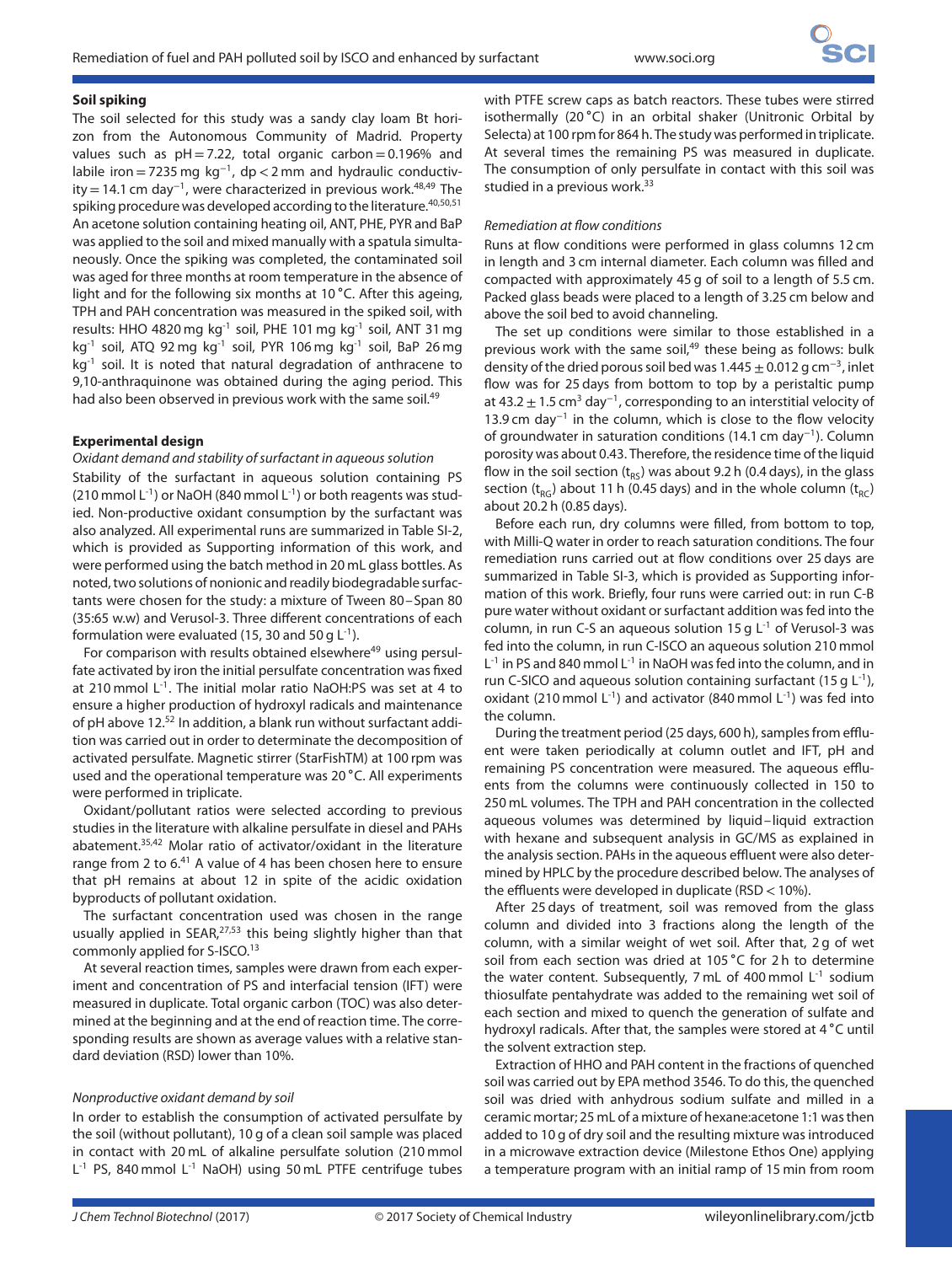

**Figure 1.** Study of unproductive consumption of persulfate by surfactants. Conversion of persulfate  $(X_{PS})$  obtained in: (a) runs S-13, S-14 and S-15 (mixture Tween–Span) and (b) runs S-16, S-17 and S-18 (Verusol-3). Points: Experimental data. Lines: Predicted values with Equation (4). (c) TOC conversion ( $X_{TOC}$ ) obtained using TW-SP or Verusol-3 at 24 h.

temperature to 110 °C, followed by a sustained temperature of 110 ∘C for 15 min, under a maximum power of 1000 W. About 15 mL of organic phase after extraction were recovered from supernatant, filtered with a 0.45  $\mu$ m filter and concentrated to 3 mL in a Syncore<sup>®</sup> Polyvap system (Buchi).

#### **Analysis**

The concentration of PS in solution was measured by iodometric titration with a solution of sodium thiosulfate,<sup>54,55</sup> of known concentration, by using a potentiometric titration analyzer supplied by Metrohm (905-Titrando). pH was measured with a pH glass electrode also supplied by Metrohm. The total organic carbon was measured using a Shimadzu TOC-V CSH analyzer by oxidative combustion at 680 ∘C, using an infrared detector.

For identification and quantification of main HHO and PAH compounds from the soil extracts and column effluent, a GC/MS (HP 6890 N MSD 5975B) equipped with HP-5 column (30 m  $\times$  0.32 mm



**Figure 2.** Non-productive consumption of PS by soil ( $[PS]_0 = 210$  mmol L<sup>-1</sup>,  $[NaOH]_0 = 840$  mmol L<sup>-1</sup>, T = 20 °C). Symbols: experimental values. Lines: predicted values with Equation (6).  $W/V_L = 0.5$  g mL<sup>-1</sup>.

i.d.  $\times$  0.25  $\mu$ m) was used. The diesel concentration was determined by the sum of the total peak area (EPA method 8015B).<sup>56</sup> The chromatographic conditions used were as follows: injector temperature: 280 °C; carrier gas (He) flow rate: 1 mL min<sup>-1</sup>; 3 μL of injected volume in splitless mode. The analysis was performed with an initial oven temperature of 45 ∘C for 5 min, followed by a first ramp of 8 ∘C min<sup>−</sup><sup>1</sup> to 260 ∘C, sustained for 35 min, and a second ramp of 12 ∘C min<sup>−</sup><sup>1</sup> to 325 ∘C, sustained for 5 min. The final run time was 76.21 min. Mass Hunter Quantitative Analysis (Agilent Technologies) was used to quantify the singular compounds in the HHO and PAHs. This Software calculates the area of a compound by searching in a retention time window characteristic ions (qualifiers) and their relative response.

PAHs in the aqueous phases were also measured by HPLC (Agilent, mod. 1100) coupled with an Agilent 1290 Infinity Diode Array Detector. The column used was a Poroshell 120 SB-C18 in 2.1 mm  $\times$  100 mm and 2.7  $\mu$ m of particle size. Analysis was carried out under isocratic mode at a flow rate of 0.5 mL min<sup>−</sup>1, selecting as mobile phase a mixture of 60% acetonitrile and 40% acid water; selected injection volume was 20  $\mu$ L. Wavelengths chosen were: 235 nm for PYR, 250 nm for PHE, ANT and ATQ, and 295 nm for BaP. Detection Limit was less than 50 ppbs. The interfacial tension was measured using a Krüss tensiometer.

## **RESULTS AND DISCUSSION**

#### **Surfactant stability vs oxidant**

Before applying a treatment to the soil, compatibility between the oxidant and the surfactant needed to be analyzed in order to establish which combination produces the lowest unproductive oxidant consumption and also does not affect the surfactant properties.

First, the effect of the activator (NaOH) on the surfactant stability was studied in runs S-1 to S-6 (Table SI-2, Supporting information). It was noted that the presence of NaOH, in the absence of oxidant did not affect the physicochemical properties, concentration and IFT of Verusol-3 solution. However, the addition of 840 mmol L<sup>-1</sup> of NaOH to the Twee–Span mixture produced a remarkable increase of sample viscosity independently of the concentration of surfactant.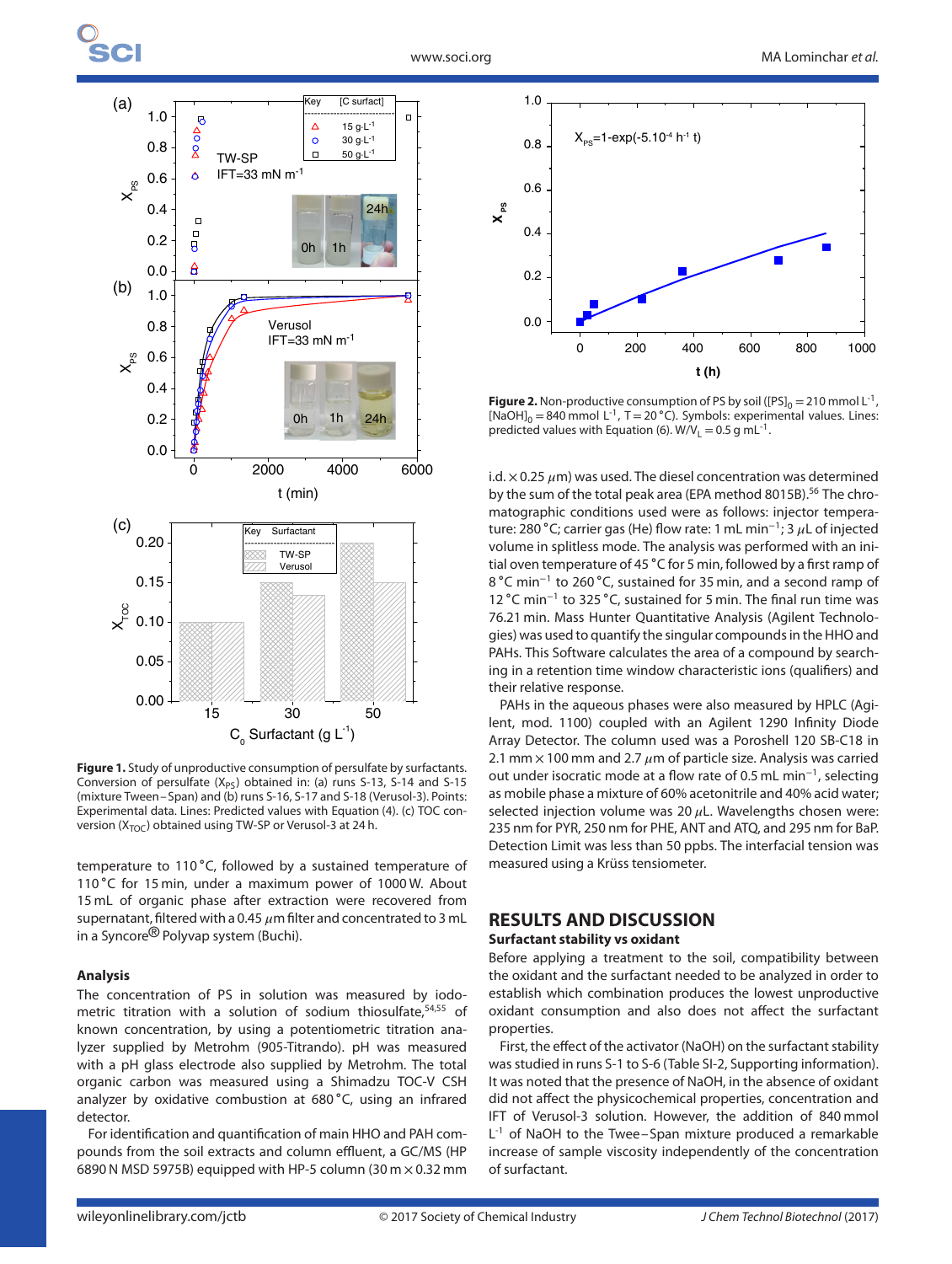

**Figure 3.** Fingerprint of the HHO used to spike the soil. (a) Elution GC/MS chromatogram. (b) Mass fraction.

Second, the possible activation of persulfate by the surfactant was evaluated in runs S-7 to S-12 (Table SI-2). In these runs (absence of alkali) pH was acidic due to PS addition. Persulfate consumption below 0.15 was detected in all these experiments after 144 h of reaction. Therefore, a significant activation of PS at acidic pH by either surfactant could be discarded. A similar result was obtained for other nonionic surfactants in the study developed by Elloy et al.<sup>57</sup>

Finally, the interaction of the surfactant and alkali activated PS was tested in runs S-13 to S-18 (Table SI-2). The results obtained are shown in Fig. 1. As can be seen, at the oxidant and alkali concentrations tested both surfactant formulations used (Tween–Span mixture and Verusol-3) reacted with the activated PS. However, the persulfate consumption using Verusol-3 was much lower than that obtained using the Tween–Span mixture. Thus, the PS conversions in runs with Verusol were lower than 0.25 at 80 min, meanwhile the elimination of oxidant in the Tween–Span mixture was about 0.9 at the same time for all runs. Comparing the persulfate conversions obtained with and without alkali addition, the effect of the alkali on PS activation is clear.

A remarkable increase of viscosity (Fig. 1) was observed in the mixture Tween–Span as noted before in the experiments where only NaOH was added (S1 to S3 in Table SI-2). By contrast, the addition of oxidant to the sample containing Verusol-3 and alkali had no effect on this property (as shown in Fig. 1). IFT was also measured over time in these runs up to 96 h, obtaining a constant value between 33 and 35 mN  $m^{-1}$ , as indicated in Fig. 1.

Surfactant mineralization achieved after total PS consumption was quite low (TOC conversion between 0.1 and 0.2) in all runs. Therefore, the low mineralization and the constant IFT value obtained even when the initial surfactant was oxidized, indicates that the oxidation intermediates of both surfactant formulations (Tween–Span and Verusol-3) also have surfactant properties.

Data obtained in the oxidation runs of Verusol-3 (S-16, S-17, S-18) in Table SI-2 have been fitted to a first-order rate equation (Equation (4))

$$
ln (1 - X_{PS}) = -k_{ds}t
$$
 (4)

wherein  $X_{ps}$  is the persulfate conversion and  $k_{ds}$  the kinetic constant of persulfate consumption using Verusol-3 as surfactant.

Values obtained for kinetic constant of  $k_{ds}$  were 0.0018, 0.0029 and 0.0036 min<sup>-1</sup> when 15, 30 and 50 g  $L^{-1}$  of Verusol-3 were used respectively. In Fig. 1(b), persulfate conversions predicted by Equation (4) with these kinetic constants are shown as lines. A good agreement is noticed between predicted and experimental values (correlation coefficient r<sup>2</sup> was >0.97).

Therefore, and considering the higher stability of Verusol-3 in contact with activated persulfate compared with Tween–Span mixture, the former was selected to carry out the remediation runs in column operation. In order to minimize oxidant consumption, the surfactant concentration chosen was 15 g  $L^{-1}$ , since, in addition, the surface tension remains constant at both concentrations studied.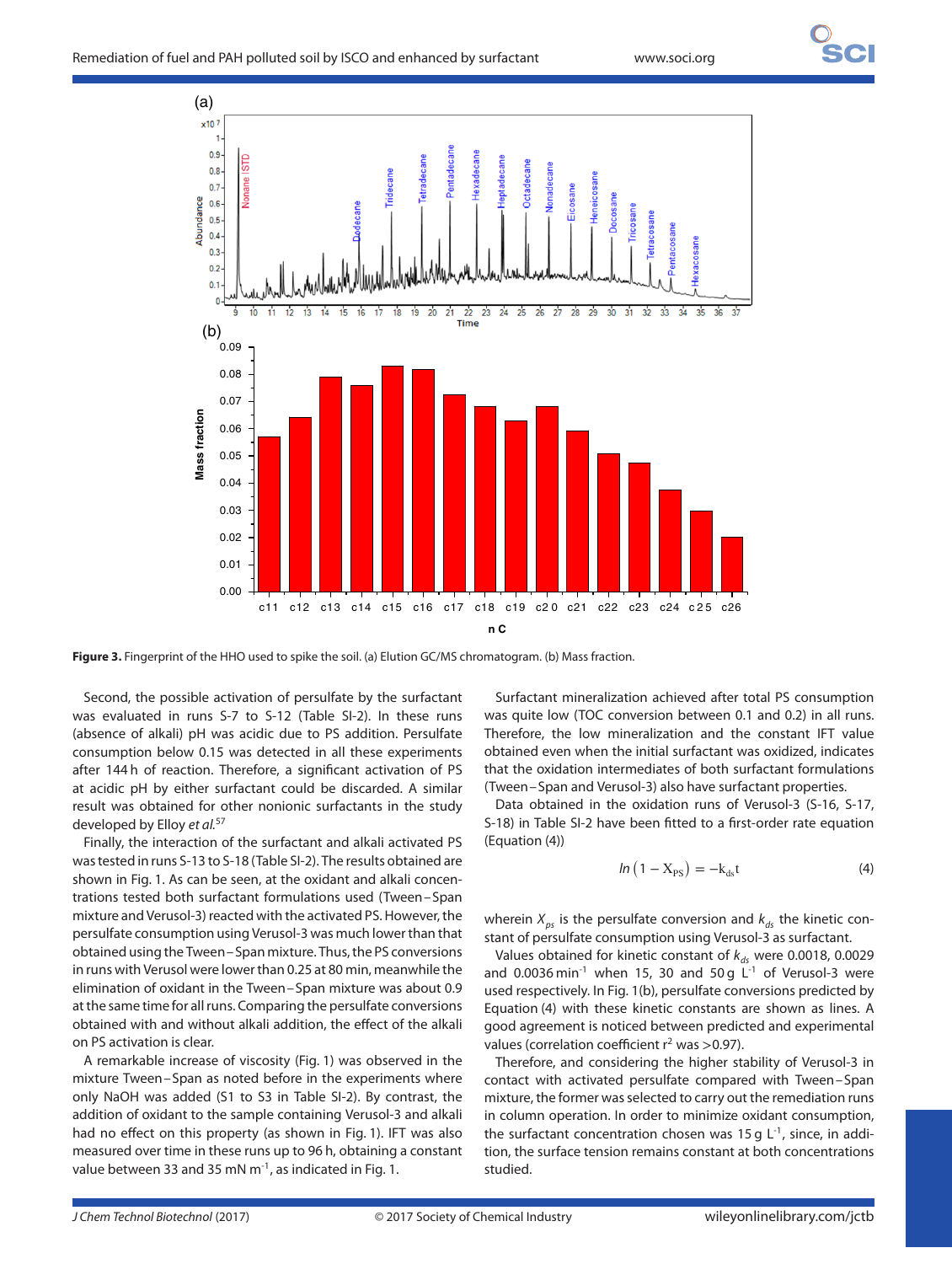

**Figure 4.** Mass flow of PAHs (mg h<sup>-1</sup>) in the column effluent and fraction of eluted PAHs of the initial PAHs in soil after 25 days. (a) C-S run, (b) C-SISCO run. Conditions in Table SI-3 (SI).



**Figure 5.** Concentration of Verusol-3 in the column effluent in run C-S and C-SISCO. [Verusol-3]<sub>0</sub> fed to the column 15 g L<sup>-1</sup>. IFT of the effluent 33 mN m<sup>-1</sup> (constant over 25 days).

#### **Soil oxidant demand**

The consumption of persulfate when clean soil is in contact with the aqueous solution containing the PS and the alkali is shown in Fig. 2. The mass balance of PS in the soil–aqueous media, considering a first-order reaction for the non-productive PS consumption can be expressed according to Equation (5)

$$
-\frac{dn_{PS}}{Wdt} = k_{dn}C_{PS} \therefore -\frac{dn_{PS}}{V_L dt} = -\frac{dC_{PS}}{dt} = k_{dn} \left(\frac{W}{V_L}\right) C_{PS} = k'_{dn}C_{PS}
$$
\n(5)



**Figure 6.** Concentration of persulfate in the column effluent in run C-SISCO and C-ISCO. Operating conditions in Table SI-3.

wherein  $k_{dn}$  is the kinetic constant of non-productive PS consumption by the soil, related to the mass of soil (cm<sup>3</sup> h<sup>-1</sup> g<sup>-1</sup>) and  $k'$  dn the kinetic constant related to the liquid volume (h<sup>-1</sup>), W the mass of soil (g),  $V_L$  the volume of the aqueous solution (cm<sup>3</sup>),  $n_{Ps}$ and  $C_{pS}$  the mmol and mmol L<sup>-1</sup> of PS, respectively. Integrated mass balance for PS in the batch system yields Equation (6)

$$
ln(1 - X_{PS}) = -k'_{dn}t
$$
 (6)

Experimental PS conversion with clean soil was fitted to Equation (6) and the kinetic constant  $k'_{dn}$  obtained was  $5\times10^{-4}$  $h^{-1}$  ( $k_{dn} = 10^{-3}$  cm<sup>3</sup> g<sup>-1</sup> h<sup>-1</sup>). Predicted values with Equation (6) are represented as a line in Fig. 2. The value of  $k'_{dn}$  at the same  $W/V_l$ ratio used here but without the addition of alkali was estimated in previous work at  $5.16\times10^{-5}$  h<sup>-1</sup>.<sup>49</sup>.

#### **Diesel fingerprint and calibrated compounds in HHO**

A chromatogram of fuel oil #2 in n-hexane obtained by GC/MS is shown in Fig. 3(a), where main alkanes identified by Mass Hunter quantitative software are indicated. Peaks were deconvoluted and scored to the main ions, and qualifiers were higher than 95% in all the identified peaks. The fingerprint derived from this chromatogram is given in Fig. 3(b).

#### **Soil remediation**

Results of the flow rate of each PAH (as mg  $h^{-1}$ ) in the column effluent for runs C-S and C-SISCO are shown in Fig. 4(a) and 4(b), respectively. The eluted PAH in these runs during the operating range was calculated as the integrated mass flow of each PAH (Equation (7))

$$
mg_jeltuted = \int_0^{600h} F_j \left(\frac{mg}{h}\right) dt(h)
$$
 (7)

Taking into account the initial concentration of each PAH in the soil (given in the section 'Soil spiking'), and the soil weight placed in the column (45 g), the fraction of the total PAH eluted in the effluent related to the initial PAH in the soil was calculated, and its value is also indicated in the caption of Fig. 4(a) and 4(b).

In Fig. 4(a), it can be seen that most of the initial PAHs in the soil were extracted in run C-S after 600 h of treatment. The profiles of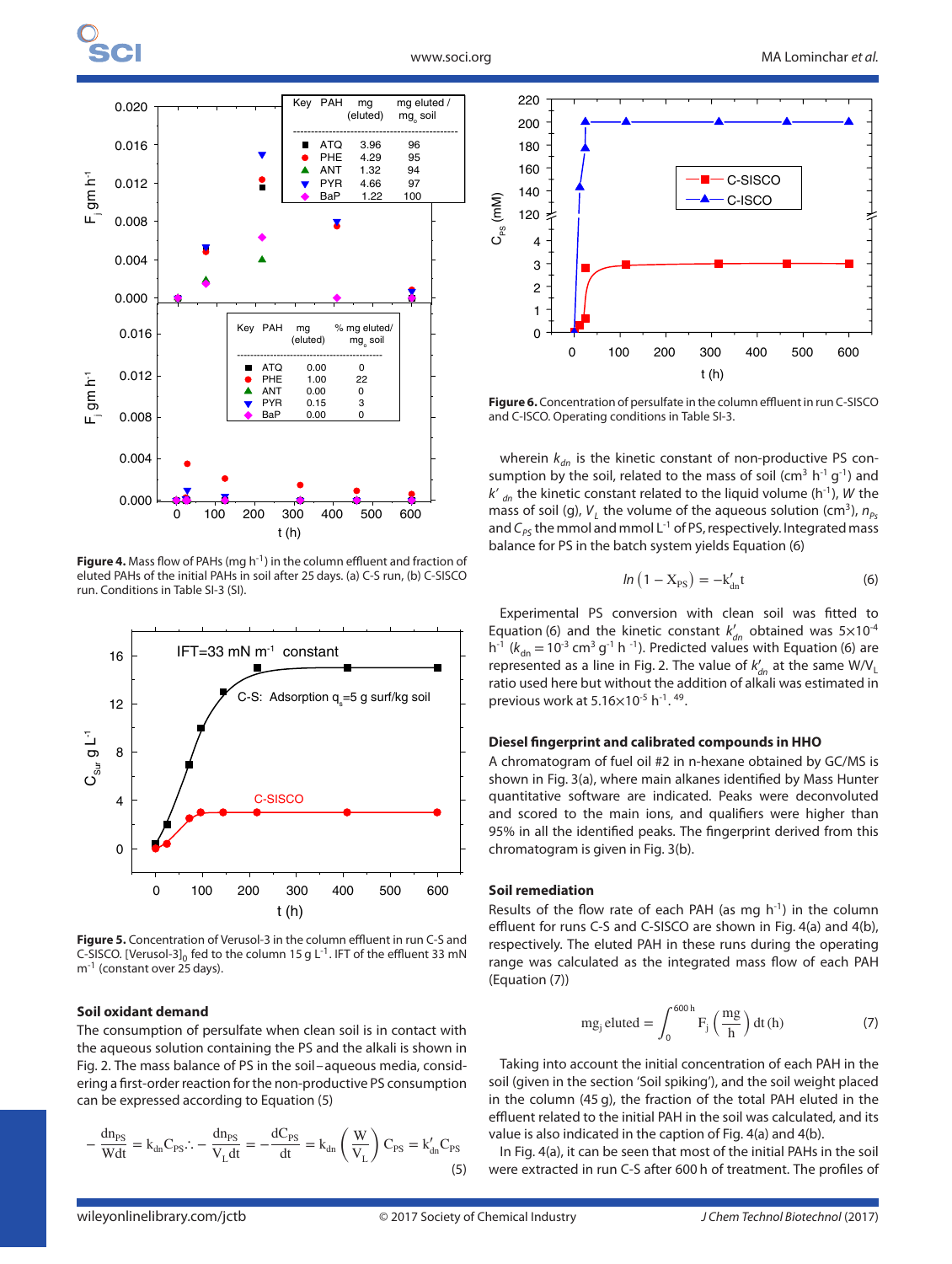

**Figure 7.** Aliphatic Cn compounds and PAHs remaining in soil after 25 days of treatment (as fraction of the initial concentration in soil) in runs C-B, C-ISCO, C-S and C-SISCO. Operating conditions in Table SI-3.

the mass flow for each PAH were similar, indicating non-selective extraction of the PAHs by the surfactant. On the other hand, as can be seen in Fig. 4(b), the mass flow of PAHs eluted in the C-SISCO run was much lower than that obtained in the C-S run. Amounts of eluted ATQ, ANT and BaP were almost negligible in C-SISCO and only some PYR and PHE were found in the effluent. Calculated amounts of eluted PHE and PYR were about 22% and 3%, respectively, related to the initial content of these PAHs in soil.

In runs C-B and C-ISCO, none of the PAHs tested were found in the aqueous fraction collected after extraction with hexane. This means that no mobilization took place by washing with water, or in the case of C-ISCO, the pollutants were oxidizing as they were being desorbed. TPHs were also measured in the volumes collected from the aqueous column effluent: no TPHs were found in the aqueous volumes collected in runs C-B, C-ISCO and C-SISCO.

Surfactant concentration in the column effluent was also measured in runs C-S and C-SISCO, and their results are given in Fig. 5. As can be seen, an adsorption breakthrough curve for the surfactant is obtained in the C-S run, the adsorption of the surfactant being 5 g kg<sup>-1</sup> soil when equilibrium is reached.

The surfactant concentration in the effluent of run C-SISCO is about 3 g L-1 (t*>*48 h). As the concentration of the surfactant at the column inlet is about 15 g  $L^{-1}$ , the difference between outlet and inlet concentration of the initial surfactant can be attributed to the oxidation of this compound. However, the IFT was kept at 33 mN m<sup>-1</sup> throughout the treatment and the TOC of the effluent was similar to the inlet TOC.

The PS concentration in the column effluent was measured in runs C-SISCO and C-ISCO and results are shown in Fig. 6. As can be seen, higher consumption of PS took place in the C-SISCO run. This can be explained by persulfate consumption by the surfactant and the greater availability of pollutants to be oxidized. The pH of the effluent was about neutral in C-B and C-S and around 12 in C-ISCO and C-SISCO during the whole treatment time.

Finally, after 25 days treatment, the soil was removed from the column, divided into three sections and remaining TPHs, aliphatic



**Figure 8.** TPHs remaining in soil and effluent after 25 days of treatment (as fraction of the initial concentration in soil) in runs C-B, C-ISCO, C-S and C-SISCO.

compounds and PAHs were measured. Due to the small amount of soil used in the column (5.5 cm), and the low residence time in the soil column (related to the treatment time), similar values of TPHs, aliphatic compounds and PAHs were obtained in the three sections (relative differences lower than 10%). Therefore, an average value was obtained. Remaining aliphatic compounds and PAHs measured in the soil removed from the column in C-B, C-S, C-SICO and C-ISCO runs at 25 days are shown in Fig. 7. TPH conversions are given in Fig. 8.

As can be seen in Figs 7 and 8, washing with water did not remove the pollutants, indicating strong adsorption of these NPAL by the soil. On the other hand, PAHs, aliphatic compounds and TPHs were almost entirely removed in C-S and C-SISCO runs. However in C-S, these pollutants were transferred to the aqueous effluent while in C-SISCO they were oxidized.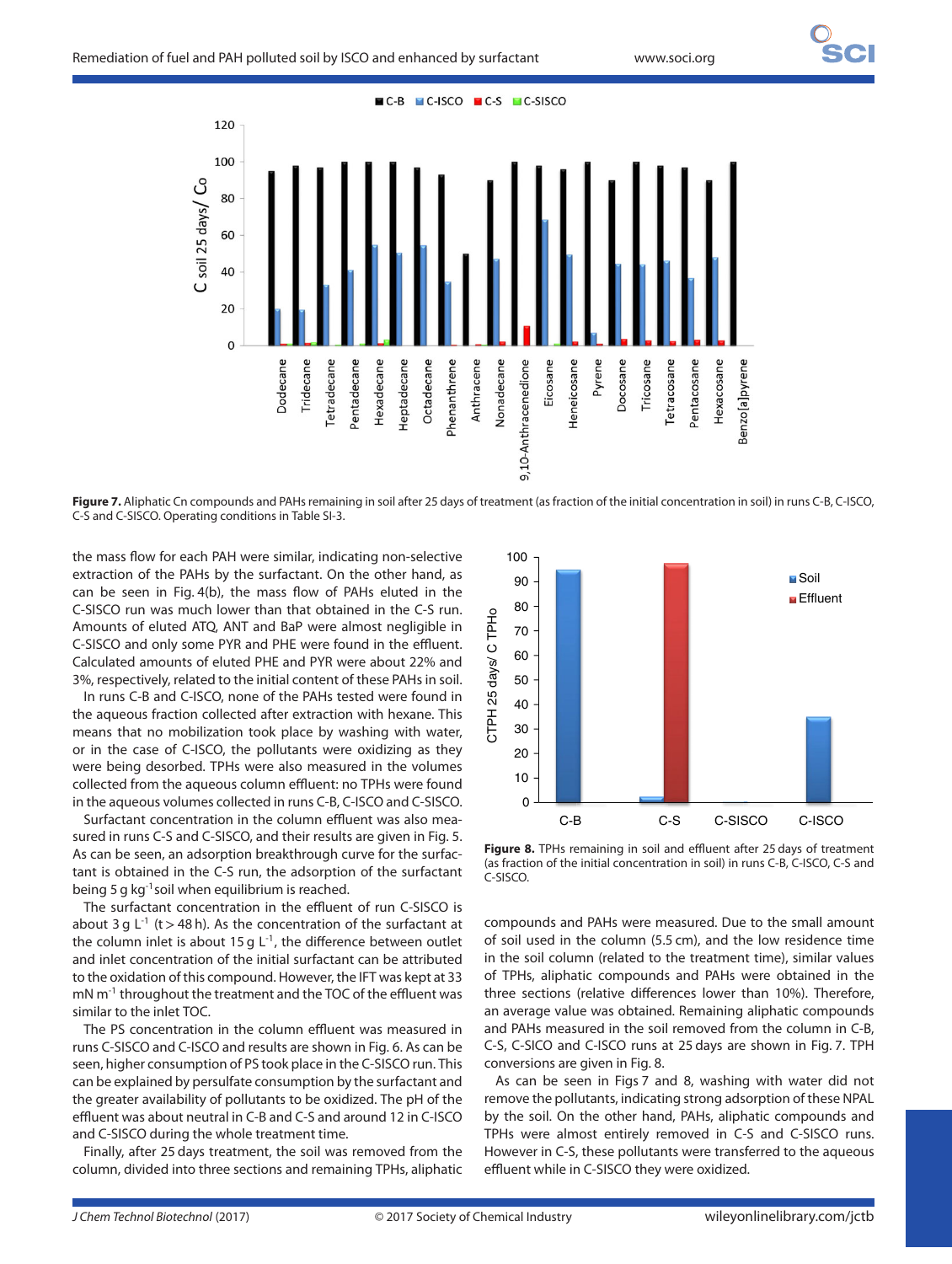With regard to results obtained in the C-ISCO run, it was found that after 25 days of treatment, a significant amount of pollutants was still present in the soil (35% of TPH and about 40% of phenanthrene). C-ISCO run results can be compared with those obtained in previous work using the same soil employed here yet spiked with approximately 100 mg kg<sup>-1</sup> of PHE, PYR, ANT and BaP.<sup>49</sup> The same flow rate, PS inlet concentration (210 mmol  $L^{-1}$ ) and treatment time (25 days) used here were employed, but, in that case, iron was used as activator (like Fe(III) or nZVI). Best results were obtained with nZVI as activator (6 mg Fe cm-3 column) with 70% PHE conversion and only 20% ATQ removal. While the refractory behavior of this compound has been previously reported in the literature using permanganate<sup>58</sup> or persulfate activated by iron,<sup>40</sup> it follows that alkaline activation of PS used here yields better results in the abatement of ATQ. On the other hand, similar results in conversion of TPHs were obtained in alkaline PS activation compared with those obtained in iron activated PS.<sup>14,40</sup> These works pointed out that the TPH was not completely removed due to several factors, some of the most important being the adsorption into organic matter and soil micropores.

## **CONCLUSIONS**

The surfactant Verusol-3 was more stable in the aqueous solution in contact with the oxidant (persulfate at pH 12) than the Tween 80–Span 80 mixture. Low mineralization of Verusol-3 was achieved (*<*10%) and its oxidation intermediates with surfactant properties kept a constant IFT value of about 33 mN  $m^{-1}$ .

Based on the results obtained at flow conditions, it was found that in the absence of surfactant in the oxidation treatment, 30% of the TPHs remained in the soil after 25 days, which can be explained by the strong adsorption of the pollutants by the soil, probably the soil micropore, producing a residual contamination which is difficult to eliminate without surfactant addition. Compared with iron activated persulfate, alkaline activation of PS seems be similarly effectivene for TPH abatement but offers enhanced oxidation of refractory PAHs such as 9,10-anthraquinone.

For the case in which Verusol-3 was fed into the column, total removal of TPH and PAHs from the soil was achieved by taking them to the aqueous phase. Furthermore, when alkali activated persulfate is added to the surfactant solution inlet, the oxidation of TPHs and PAHs solubilized in the aqueous phase takes place and no organic pollutants are transferred to the effluent. Oxidation without mobilization of pollutants is a key aspect for S-ISCO application. The process could be optimized by ajusting the surfactant dosage fed into the column, to thus lower the oxidant consumption due to the side reaction of surfactant oxidation.

Results obtained from runs at flow conditions are expected to be more representative of an in situ remediation procedure than the results obtained in batch operation.

## **ACKNOWLEDGEMENTS**

The authors acknowledge financial support from the Regional Government of Madrid and MINECO provided through the projects CARESOIL (S2013- MAE-2739), CTM2013-43794-R, and CTM2016-77151-C2-1-R.

#### **Supporting Information**

Supporting information may be found in the online version of this article.

#### **REFERENCES**

- 1 van Liedekerke M, Prokop G, Rabl-Berger S, Kibblewhite M and Louwagie G, Progress in the Management of Contaminated Sites in Europe (2014).
- 2 Ivshina IB, Kuyukina MS, Krivoruchko AV, Elkin AA, Makarov SO, Cunningham CJ et al., Oil spill problems and sustainable response strategies through new technologies. Environ Sci Process Impacts **17**:1201–1219 (2015).
- 3 Sulaymon AH and Gzar HA, Experimental investigation and numerical modeling of light nonaqueous phase liquid dissolution and transport in a saturated zone of the soil. J Hazard Mater **186**:1601–1614  $(2011)$
- 4 Soga K, Page JW and Illangasekare TH, A review of NAPL source zone remediation efficiency and the mass flux approach. J Hazard Mater **110**:13–27 (2004).
- 5 Schaefer CE, White EB, Lavorgna GM and Annable MD, Dense nonaqueous-phase liquid architecture in fractured bedrock: implications for treatment and plume longevity. Environ Sci Technol **50**:207–213 (2016).
- 6 Newell CJ, Acree SD, Ross RR and Huling SG, Ground water issue: light nonaqueous phase liquids. Groundwater Services, Inc., Houston, TX (United States) (1995).
- 7 Christensen JH and Tomasi G, Practical aspects of chemometrics for oil spill fingerprinting. J Chromatogr A **1169**:1–22 (2007).
- 8 Wise SA, Sander LC and Schantz MM, Analytical methods for determination of polycyclic aromatic hydrocarbons (PAHs) - a historical perspective on the 16 US EPA priority pollutant PAHs. Polycycl Aromat Comp **35**:187–247 (2015).
- 9 Rivas FJ, Polycyclic aromatic hydrocarbons sorbed on soils: a short review of chemical oxidation based treatments. J Hazard Mater **138**:234–251 (2006).
- 10 Chu W, Choy WK and Hunt JR, Effects of nonaqueous phase liquids on the washing of soil in the presence of nonionic surfactants. Water Res **39**:340–348 (2005).
- 11 Nadim F, Hoag GE, Liu S, Carley RJ and Zack P, Detection and remediation of soil and aquifer systems contaminated with petroleum products: an overview. J Petrol Sci Eng **26**:169–178 (2000).
- 12 Hoag GE and Collins J, Soil remediation method and composition. United States Patent US7976241 (2011).
- 13 Wang WH, Hoag GE, Collins JB and Naidu R, Evaluation of surfactant-enhanced in situ chemical oxidation (S-ISCO) in contaminated soil. Water Air Soil Polutl **224**:1–9 (2013).
- 14 Wu H, Sun LN, Wang H and Wang XX, Persulfate oxidation for the remediation of petroleum hydrocarbon-contaminated soils. Polish J Environ Stud **25**:851–857 (2016).
- 15 Caliman FA, Robu BM, Smaranda C, Pavel VL and Gavrilescu M, Soil and groundwater cleanup: benefits and limits of emerging technologies. Clean Technol Environ **13**:241–268 (2011).
- 16 Mulligan C, Yong R and Gibbs B, Surfactant-enhanced remediation of contaminated soil: a review. Eng Geol **60**:371–380 (2001).
- 17 Couto HJ, Massarani G, Biscaia EC Jr and Sant'Anna GL Jr, Remediation of sandy soils using surfactant solutions and foams. J Hazard Mater **164**:1325–1334 (2009).
- 18 Lee M, Kang H and Do W, Application of nonionic surfactant-enhanced in situ flushing to a diesel contaminated site. Water Res **39**:139–146 (2005).
- 19 Khalladi R, Benhabiles O, Bentahar F and Moulai-Mostefa N, Surfactant remediation of diesel fuel polluted soil. J Hazard Mater **164**:1179–1184 (2009).
- 20 Chong ZY, Liao XY, Yan XL, Sun L, Zhao D and Liang T, Enhanced desorption of PAHs from manufactured gas plant soils using different types of surfactants. Pedosphere **24**:209–219 (2014).
- 21 Rosas JM, Santos A and Romero A, Soil-washing effluent treatment by selective adsorption of toxic organic contaminants on activated carbon. Water Air Soil Pollut **224**:1506 (2013).
- 22 Rosas JM, Vicente F, Santos A and Romero A, Soil remediation using soil washing followed by Fenton oxidation. Chem Eng J **220**:125–132 (2013).
- 23 Trellu C, Oturan N, Pechaud Y, van Hullebusch ED, Esposito G and Oturan MA, Anodic oxidation of surfactants and organic compounds entrapped in micelles – selective degradation mechanisms and soil washing solution reuse. Water Res **118**:1–11 (2017).
- 24 Dugan PJ, Siegrist RL and Crimi ML, Method and Compositions for Treatment of Subsurface Contaminants. United State Patent US7553105-B1 (2009).